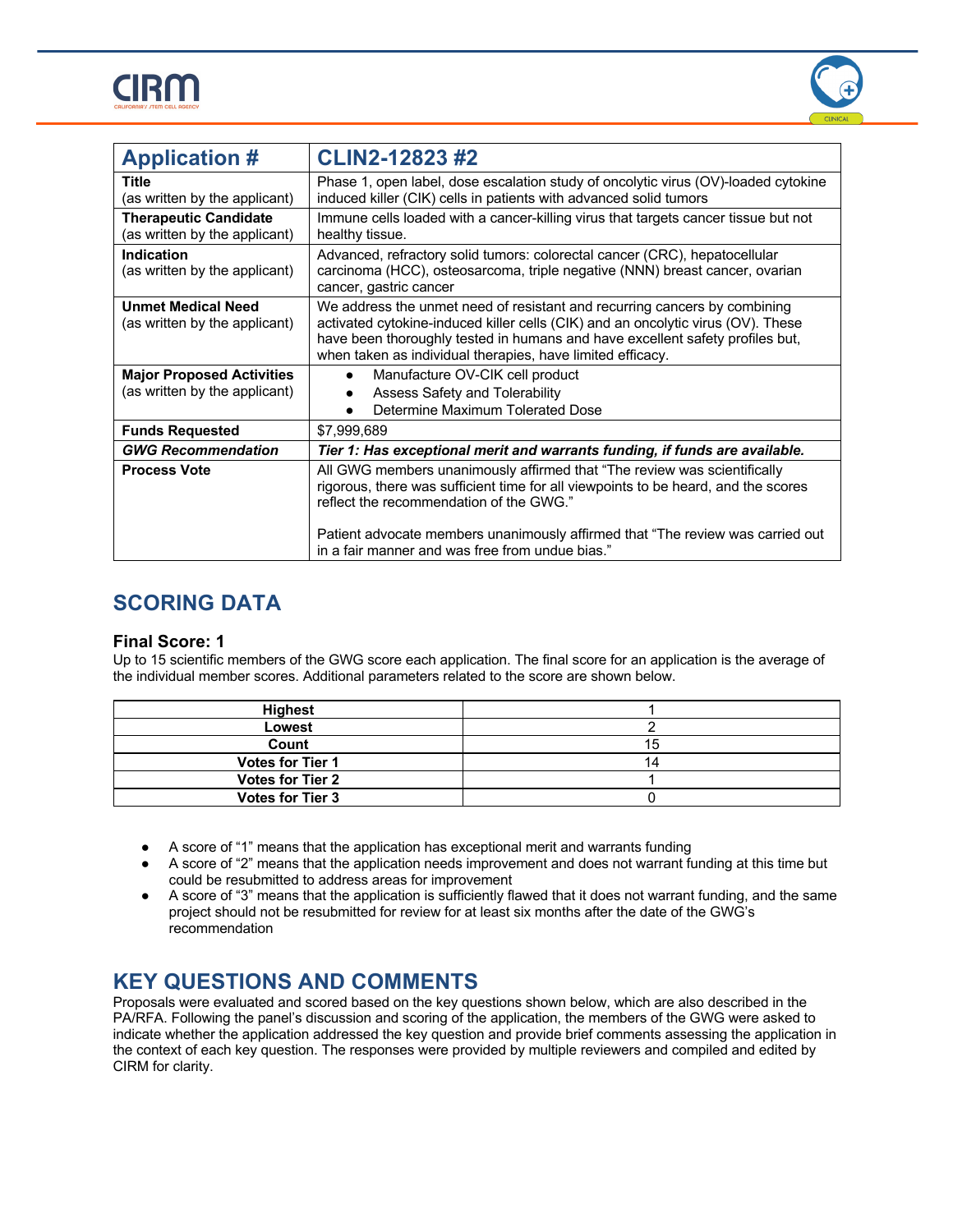



| <b>GWG Votes</b> | Does the proposal have the necessary significance and potential for impact?                                                                                                                                                                                                                                                                                                      |  |
|------------------|----------------------------------------------------------------------------------------------------------------------------------------------------------------------------------------------------------------------------------------------------------------------------------------------------------------------------------------------------------------------------------|--|
| Yes:<br>14       | Yes. Resistant, recurring, and incurable cancers including those the applicant proposes to<br>$\bullet$<br>address represent an area of unmet need.                                                                                                                                                                                                                              |  |
|                  | Yes. Oncolytic virus (OV)-loaded cytokine induced killer (CIK) cells (OV-CIK) pose a<br>$\bullet$<br>unique approach to immunotherapy. The applicants are testing the approach in diseases<br>for which the available data do not robustly support currently available immune<br>approaches.                                                                                     |  |
|                  | Overall, yes. However, in the applicant's current clinical protocol, the patient must<br>$\bullet$<br>undergo therapeutic infusion of OV-CIK very near a specialized production facility due to<br>time constraints on the product's viability in transit. This limits the current geographic<br>reach of the treatment.                                                         |  |
|                  | The application clearly details the proposed therapeutic's significance and potential for<br>impact.                                                                                                                                                                                                                                                                             |  |
| No:<br>$\Omega$  | none                                                                                                                                                                                                                                                                                                                                                                             |  |
| <b>GWG Votes</b> | Is the rationale sound?                                                                                                                                                                                                                                                                                                                                                          |  |
| Yes:<br>14       | Yes. The rationale for the treatment is that intravenous (IV)-administered OV alone infects<br>$\bullet$<br>only tumor cells surrounding the vasculature, while OV-CIK can carry the oncolytic virus<br>into the tumor mass. The CIK cells also protect the OV from virus-neutralizing antibodies.                                                                               |  |
|                  | The application includes a reasonable rationale for the planned dosing, based on pre-<br>$\bullet$<br>clinical and clinical studies of the individual components (OV and CIK).                                                                                                                                                                                                   |  |
|                  | The applicant has addressed my concerns from the first round of review: (i) references<br>$\bullet$<br>related to mechanisms of action are now provided, (ii) data that describe the cellular<br>composition of OV-CIK are now included, and (iii) the applicants have provided a detailed<br>plan for the development of the potency assay.                                     |  |
|                  | Overall, yes. I do recommend that, before proceeding further, the applicants characterize<br>$\bullet$<br>the viral transduction efficiency of OV-CIK and the potential rate of viral shedding within<br>patients.                                                                                                                                                               |  |
|                  | References related to mechanisms of action were provided in the revision.                                                                                                                                                                                                                                                                                                        |  |
|                  | The rationale is generally sound.<br>$\bullet$                                                                                                                                                                                                                                                                                                                                   |  |
| No:<br>0         | none                                                                                                                                                                                                                                                                                                                                                                             |  |
| <b>GWG Votes</b> | Is the proposal well planned and designed?                                                                                                                                                                                                                                                                                                                                       |  |
| Yes:<br>13       | The tumor-related, exploratory endpoint to assess viral presence in the TME seems<br>$\bullet$<br>critical for this study. It does not appear that any subjects have had this biopsy to date, as<br>the biopsy is optional. I recommended that the biopsies be mandatory in the expansion<br>phase of this program.                                                              |  |
|                  | It is important that the study outcomes are independently and objectively reviewed. The<br>safety monitoring committee (SMC) members may not be sufficiently objective. As of now,<br>the applicants plan to convene an independent data safety monitoring board (DSMB) after<br>the successful recruitment of five patients.                                                    |  |
|                  | The protocol needs amendments. An independent DSMB is now being convened after<br>٠<br>CIRM's original feedback, but it would be nice to see the proposed DSMB charter draft.                                                                                                                                                                                                    |  |
|                  | Note that FDA does not have to review protocol amendments in active INDs. The sponsor<br>$\bullet$<br>seems to believe FDA approval is required for amendments. However, I appreciate that<br>communication with FDA is wise to facilitate cooperation and collaboration, to avoid any<br>unexpected clinical holds, and to incorporate FDA feedback in a timely manner.         |  |
|                  | Sponsor should consider amending the protocol or Investigator's Brochure (IB) or both to<br>٠<br>ensure documentation of expectations on handling risks (e.g., late arrival of cells). The<br>applicant is working to address these issues and has amended the CIRM proposal, but it<br>will be important to have clear instructions in the investigator-facing trial documents. |  |
|                  | Data sharing has been enhanced in the revised proposal. Data that will be required for<br>successful patent filing will not be shared; all other data, including sequencing data, will<br>be shared.                                                                                                                                                                             |  |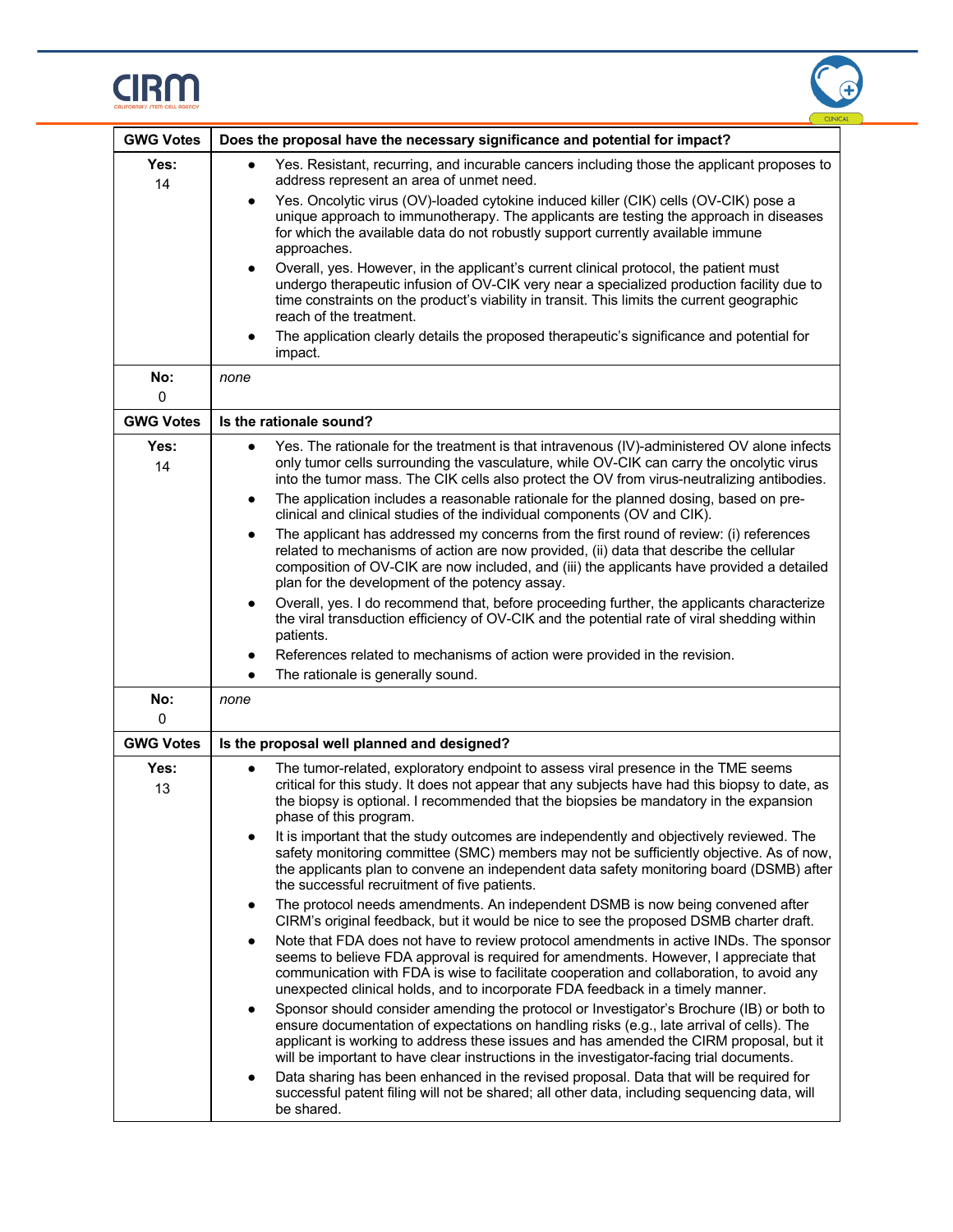# $CIRM$



|                  | It would improve the application (and the research program generally) if that applicant (i)<br>stated that qualified researchers would have access to de-identified trial data and (ii)<br>outlined the criteria for a 'qualified researcher.' They do mention data sharing<br>opportunities through American Association for Cancer Research (AACR). Publication is<br>effective, and clinicaltrials.gov posting is useful, but access to raw datasets allows others<br>to validate conclusions and conduct exploratory studies.<br>While the second therapeutic infusion is justified, it may result in substantially different<br>$\bullet$<br>toxicities as compared to the first infusion. I encourage the applicants to collect adverse<br>events (AEs), toxicity and safety issues from the second infusion separately. These<br>separate data will be invaluable in the future when the applicants must decide whether to<br>proceed with a second infusion in the treatment protocol.<br>Given that patients with superficial cutaneous lesions receiving the parent OV had<br>$\bullet$<br>vaccinia necrosum, the investigators should collect data on any toxicities seen in patients<br>with cutaneous involvement of their cancer.<br>The GWG had a substantial discussion about the safety, infectivity, and potential for<br>$\bullet$<br>reversion of the proposed OV to a competent virus. It would be valuable to include a<br>discussion of all clinical findings to date on prior intratumoral or intravenous (IV) exposure<br>to the parent OV or the OV-CIK product, including any FDA safety review(s).<br>The applicants need to improve the organization of the grant. Reviewers were provided<br>$\bullet$<br>voluminous information and literature sources; however, these were not laid out in a user-<br>friendly manner.<br>The applicant should plan for detection and management of safety signals related to OV-<br>CIK. The plan should include a method for residual OV detection in the blood, urine, and<br>ascites, and describe safeguards to prevent infection of normal tissues.<br>A few questions about manufacturing/CMC remain:<br>The transduction efficiency of CIK with OV should be defined.<br>The minimal % CIK cells in the product could be adjusted to 10% based on the<br>results of engineering runs and experience with the first four patients<br>The potency assay for fresh product should be performed as close to the harvest day/day |  |  |
|------------------|-----------------------------------------------------------------------------------------------------------------------------------------------------------------------------------------------------------------------------------------------------------------------------------------------------------------------------------------------------------------------------------------------------------------------------------------------------------------------------------------------------------------------------------------------------------------------------------------------------------------------------------------------------------------------------------------------------------------------------------------------------------------------------------------------------------------------------------------------------------------------------------------------------------------------------------------------------------------------------------------------------------------------------------------------------------------------------------------------------------------------------------------------------------------------------------------------------------------------------------------------------------------------------------------------------------------------------------------------------------------------------------------------------------------------------------------------------------------------------------------------------------------------------------------------------------------------------------------------------------------------------------------------------------------------------------------------------------------------------------------------------------------------------------------------------------------------------------------------------------------------------------------------------------------------------------------------------------------------------------------------------------------------------------------------------------------------------------------------------------------------------------------------------------------------------------------------------------------------------------------------------------------------------------------------------------------------------------------------------------------------------------------------------------------------------------------------------------------------------------------------------|--|--|
|                  | of infusion as possible.                                                                                                                                                                                                                                                                                                                                                                                                                                                                                                                                                                                                                                                                                                                                                                                                                                                                                                                                                                                                                                                                                                                                                                                                                                                                                                                                                                                                                                                                                                                                                                                                                                                                                                                                                                                                                                                                                                                                                                                                                                                                                                                                                                                                                                                                                                                                                                                                                                                                            |  |  |
| No:<br>1         | The applicant should plan for risk mitigation related to viral shedding and uncontrolled<br>$\bullet$<br>growth of virus.                                                                                                                                                                                                                                                                                                                                                                                                                                                                                                                                                                                                                                                                                                                                                                                                                                                                                                                                                                                                                                                                                                                                                                                                                                                                                                                                                                                                                                                                                                                                                                                                                                                                                                                                                                                                                                                                                                                                                                                                                                                                                                                                                                                                                                                                                                                                                                           |  |  |
| <b>GWG Votes</b> | Is the proposal feasible?                                                                                                                                                                                                                                                                                                                                                                                                                                                                                                                                                                                                                                                                                                                                                                                                                                                                                                                                                                                                                                                                                                                                                                                                                                                                                                                                                                                                                                                                                                                                                                                                                                                                                                                                                                                                                                                                                                                                                                                                                                                                                                                                                                                                                                                                                                                                                                                                                                                                           |  |  |
| Yes:<br>14       | The dose escalation part of the trial appears to be feasible and, in fact, is near<br>$\bullet$<br>completion.<br>The industry - academia collaborations appear to be working well.<br>$\bullet$<br>In clinical practice, the required delay for product ex vivo activation and handling of the<br>$\bullet$<br>autologous product may be significantly problematic for patients with aggressive cancers.<br>The requirement that infusion needs to be done at a geographically close location due to<br>$\bullet$<br>transfer time from production facility limits the geographic applicability of this treatment, at<br>least using current manufacturing and transfer requirements.<br>Biopsies need to be mandatory in situations where access to malignant tissue is possible.                                                                                                                                                                                                                                                                                                                                                                                                                                                                                                                                                                                                                                                                                                                                                                                                                                                                                                                                                                                                                                                                                                                                                                                                                                                                                                                                                                                                                                                                                                                                                                                                                                                                                                                 |  |  |
| No:              | none                                                                                                                                                                                                                                                                                                                                                                                                                                                                                                                                                                                                                                                                                                                                                                                                                                                                                                                                                                                                                                                                                                                                                                                                                                                                                                                                                                                                                                                                                                                                                                                                                                                                                                                                                                                                                                                                                                                                                                                                                                                                                                                                                                                                                                                                                                                                                                                                                                                                                                |  |  |
| 0                |                                                                                                                                                                                                                                                                                                                                                                                                                                                                                                                                                                                                                                                                                                                                                                                                                                                                                                                                                                                                                                                                                                                                                                                                                                                                                                                                                                                                                                                                                                                                                                                                                                                                                                                                                                                                                                                                                                                                                                                                                                                                                                                                                                                                                                                                                                                                                                                                                                                                                                     |  |  |
| <b>GWG Votes</b> | Does the project serve the needs of underserved communities?                                                                                                                                                                                                                                                                                                                                                                                                                                                                                                                                                                                                                                                                                                                                                                                                                                                                                                                                                                                                                                                                                                                                                                                                                                                                                                                                                                                                                                                                                                                                                                                                                                                                                                                                                                                                                                                                                                                                                                                                                                                                                                                                                                                                                                                                                                                                                                                                                                        |  |  |
| Yes:<br>14       | The revised proposal now includes a reasonable outreach plan with clear goals. A key<br>limitation is the reliance on the enrolling clinics to recruit and retain members of<br>underserved communities. Outreach could be strengthened with IRB-approved<br>advertising through social media or direct communication to community oncologists.<br>However, the plan represents a significant improvement.<br>The revised application includes targets for patient enrollment and recruitment that<br>include underserved and underrepresented patient populations.<br>The applicant will utilize Diversity Coordinators at the clinical sites along with training for<br>the clinical site teams, including the Principal Investigators (PIs). The budget also                                                                                                                                                                                                                                                                                                                                                                                                                                                                                                                                                                                                                                                                                                                                                                                                                                                                                                                                                                                                                                                                                                                                                                                                                                                                                                                                                                                                                                                                                                                                                                                                                                                                                                                                     |  |  |